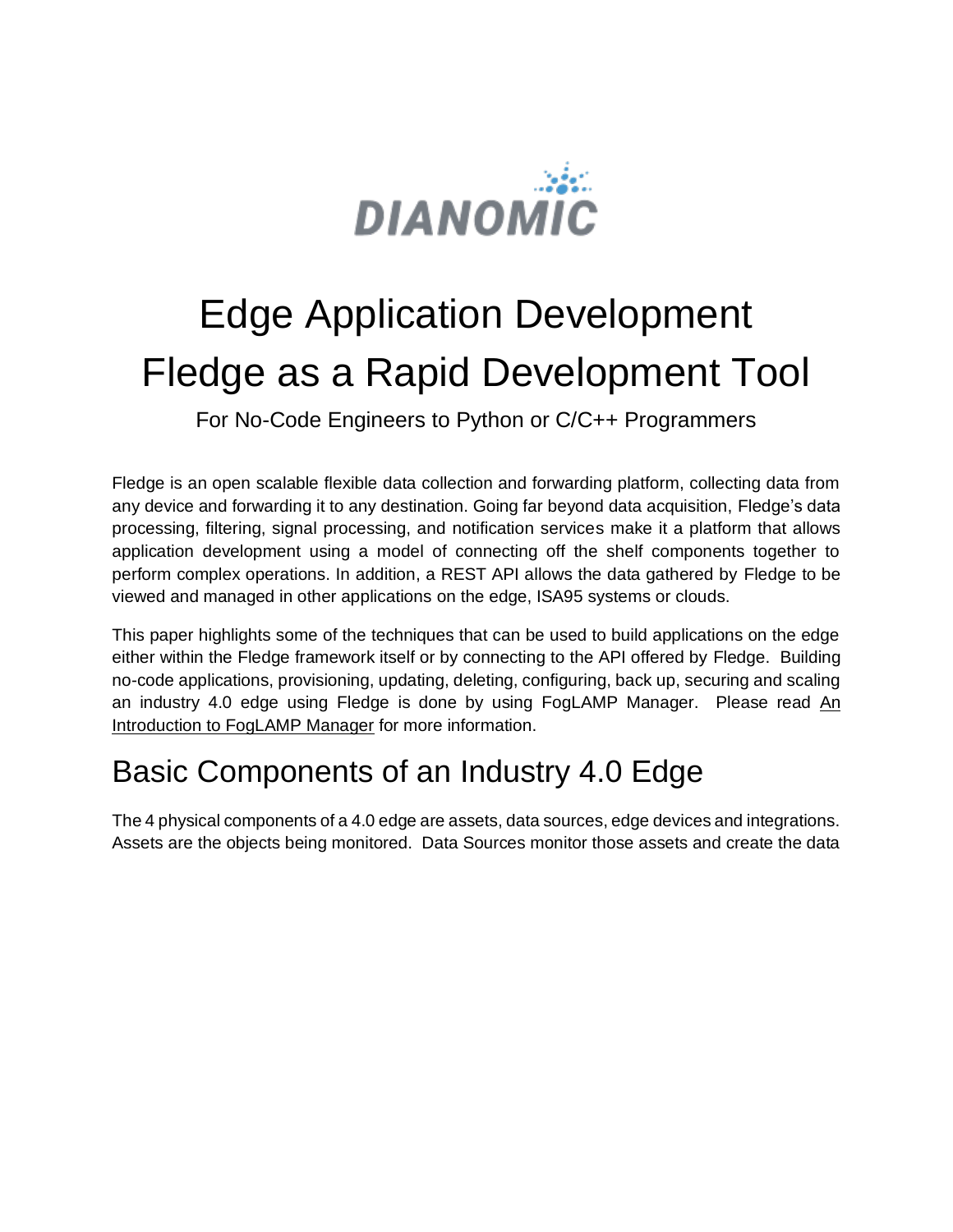for monitoring those assets. Edge Devices are the compute engines where Fledges are installed and operate. Integrations are the data destinations generally ISA95 systems and/or the cloud.



# The Processing Model

It is important to understand the processing model of Fledge before commencing development of a new application or data pipeline. The basic flow begins with readings entering Fledge via the south plugin, getting converted to a common JSON format in the storage layer and exiting via the north plugin.

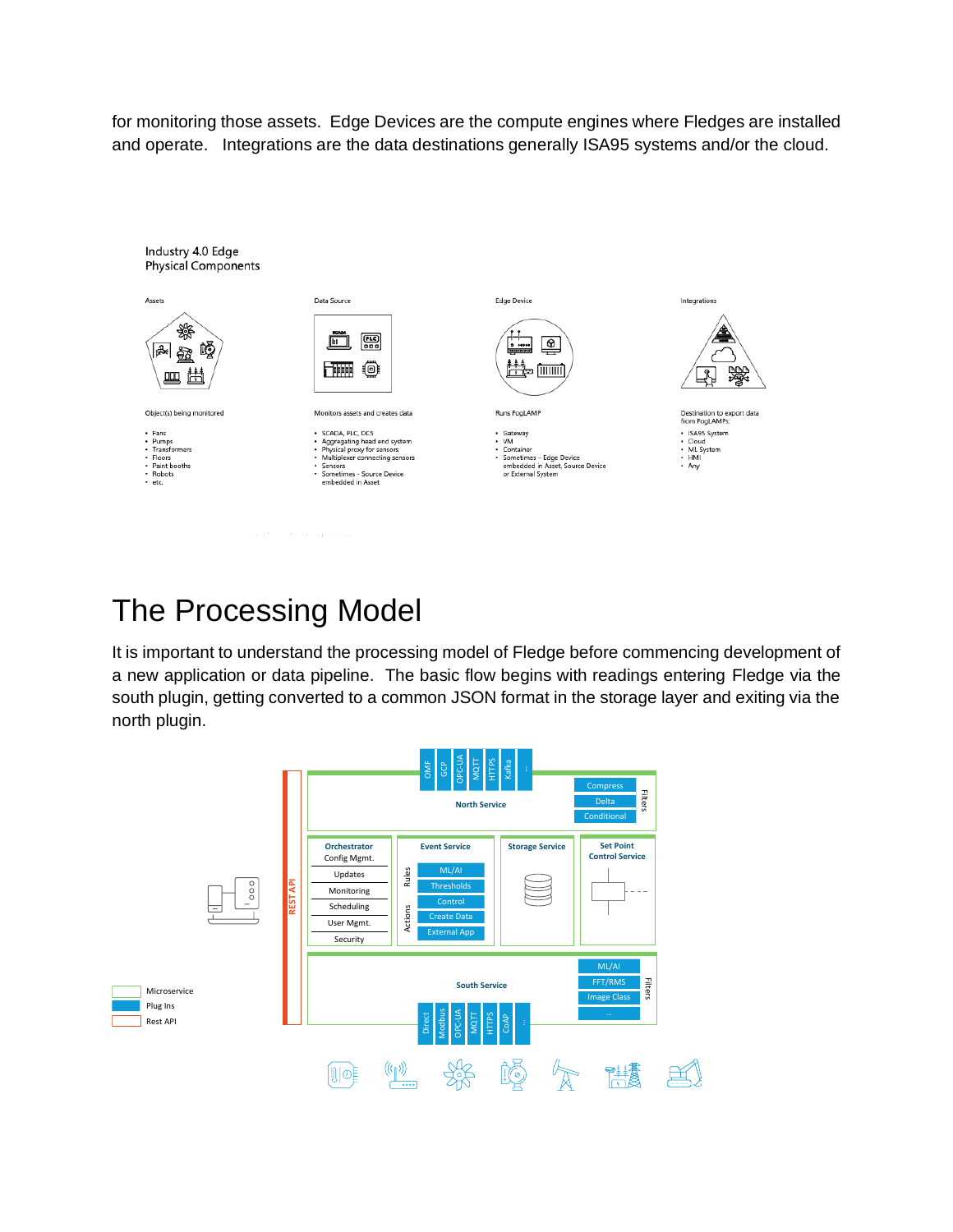Readings can also be created in a filter pipeline or as a result of a notification. Knowing where in the lifecycle of a reading traversing through Fledge it may be processed and what off the shelf facilities exist for processing the data is recommended. These readings then pass through elements of the Fledge system before eventually being sent north to one or more external systems or being removed by a filter somewhere within a filter pipeline.



### Common Types of Application Pipelines

| Data Collection and Processing<br>Unit conversion<br>Synchronize data<br>Signal processing<br>$\bullet$<br>Add metadata<br>Remove or reduce data<br>ML computer vision | Data Analysis and Rules<br>• Simple thresholds<br>Evaluate w/ any algorithm<br>$\bullet$<br>ML based anomaly detection<br>$\bullet$<br>Events<br><b>Send Alerts</b><br>$\circ$<br>Interact w/ other systems<br>$\circlearrowright$<br>Create derivative data |
|------------------------------------------------------------------------------------------------------------------------------------------------------------------------|--------------------------------------------------------------------------------------------------------------------------------------------------------------------------------------------------------------------------------------------------------------|
|------------------------------------------------------------------------------------------------------------------------------------------------------------------------|--------------------------------------------------------------------------------------------------------------------------------------------------------------------------------------------------------------------------------------------------------------|

Simple Pipeline Example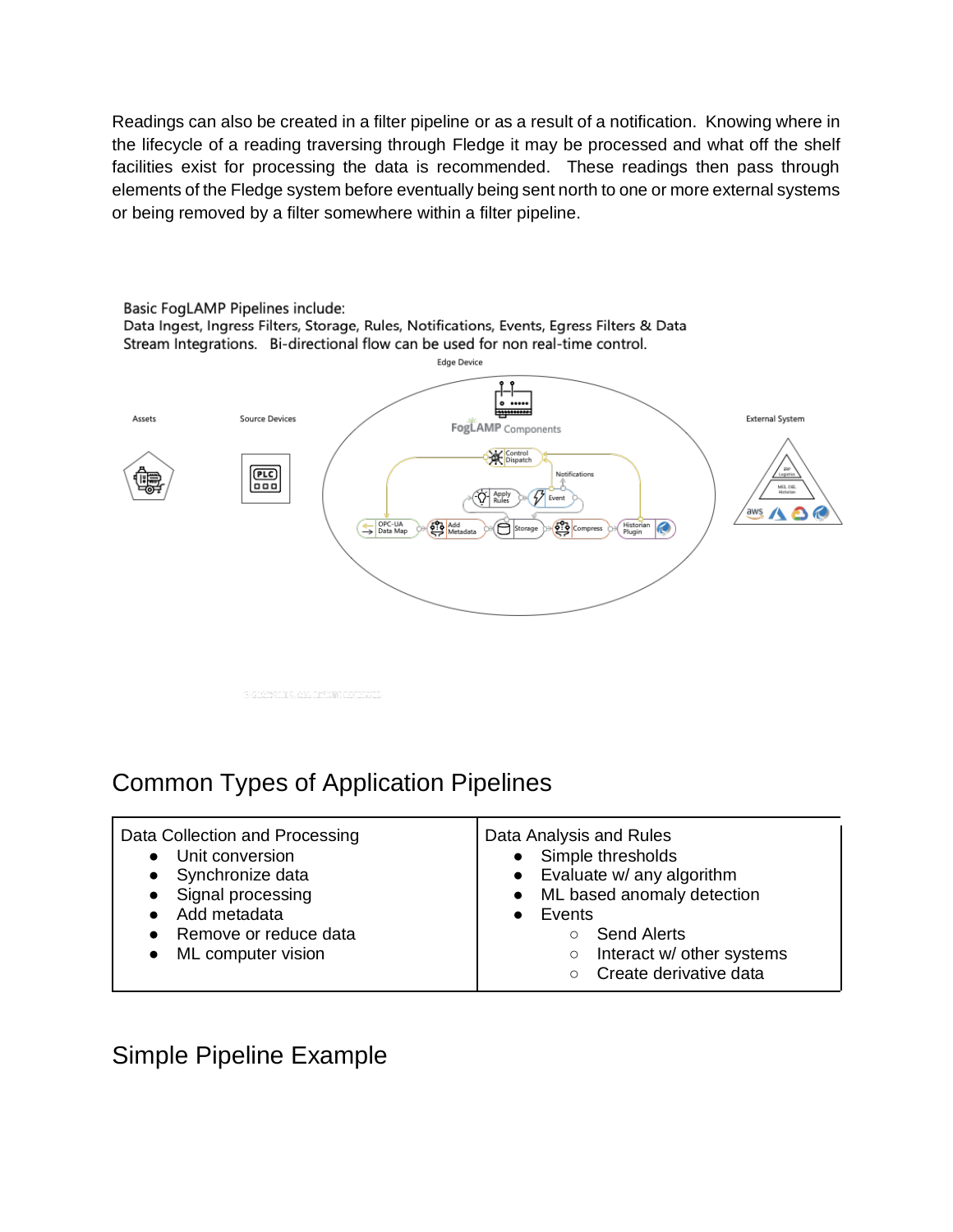

### Complex Pipeline Example



### Processing on Ingress

In general data enters Fledge via a south service, though there are some exceptions to this that will be made clear as we go further through this paper. These south services use plugins to read from devices or to implement protocols that ingest the data. All the data enters Fledge as JSON objects with a timestamp and a set of data points that represent the actual values read. Each south service reads from a single source of data and is independent of every other south service within Fledge. The plugins allow the south service to be customized to particular devices or protocols<sup>1</sup> without having to rewrite the framework of the south service for each device. South services always send the data that is read to the Fledge storage service. The storage service is a buffering service that is used to collect the data from the various south services before forwarding it to other Fledge services.

A south service may also add a set of filters into the processing of the data as it streams from the south service to the Fledge storage service. These filters may augment, modify or delete the data that is read from the devices, providing the first opportunity within the Fledge data stream to process the data.

 $<sup>1</sup>$  For the sake of brevity we will simply refer to devices for the remainder of this discussion, however the</sup> points discussed apply equally to protocols and physical devices.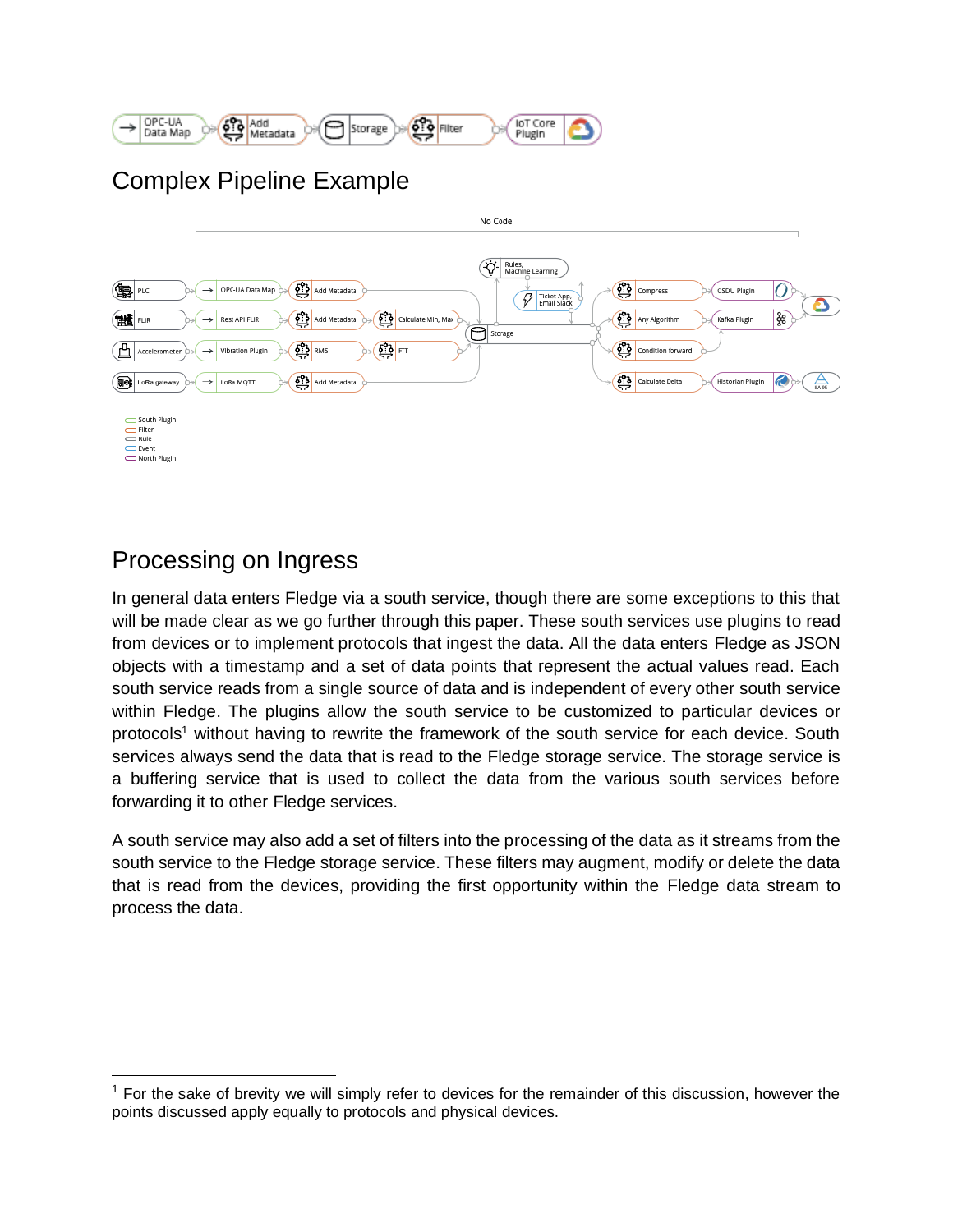

The filters may be arranged in a pipeline, such that the data that is read from the device is fed into the first filter in the pipeline, the data that comes out of that first filter is then fed into the second and so forth until the final filter in the pipeline. The output of the final filter is then sent to the storage service for buffering.

Each filter in the pipeline may output as much or as little data as it desires, there is no requirement that a filter must output a reading for every reading that is input to the filter. This allows the filters to add or remove readings from the stream as well as modifying the data in the stream. The filters themselves are implemented as plugins, written either in C/C++ or Python. A growing number of filters exist, approximately 30 at the time of writing. The collection of filters allows application development to be done without the necessity of coding, however the design of the filter plugin API is such that developing a new filter is not a particularly complex process if it should be required.



### Processing on Egress



Data leaves Fledge for upstream systems, including other Fledge instances using the north task. These tasks have a variety of plugins that are used to match the Fledge data to the external systems and to implement the protocols needed to communicate with those systems. Processing may also be done as data is pulled from the storage buffer and before it is processed by the north plugin. This processing works in exactly the same way as the ingress processing, a filter pipeline may be used to process the data. In the case of the north the data that

passes through the filters will not be a single asset or a set of assets from a single south service, but rather all the assets that are being sent to the north system.



### Filter Categories

The filters can be broken down into a number of categories.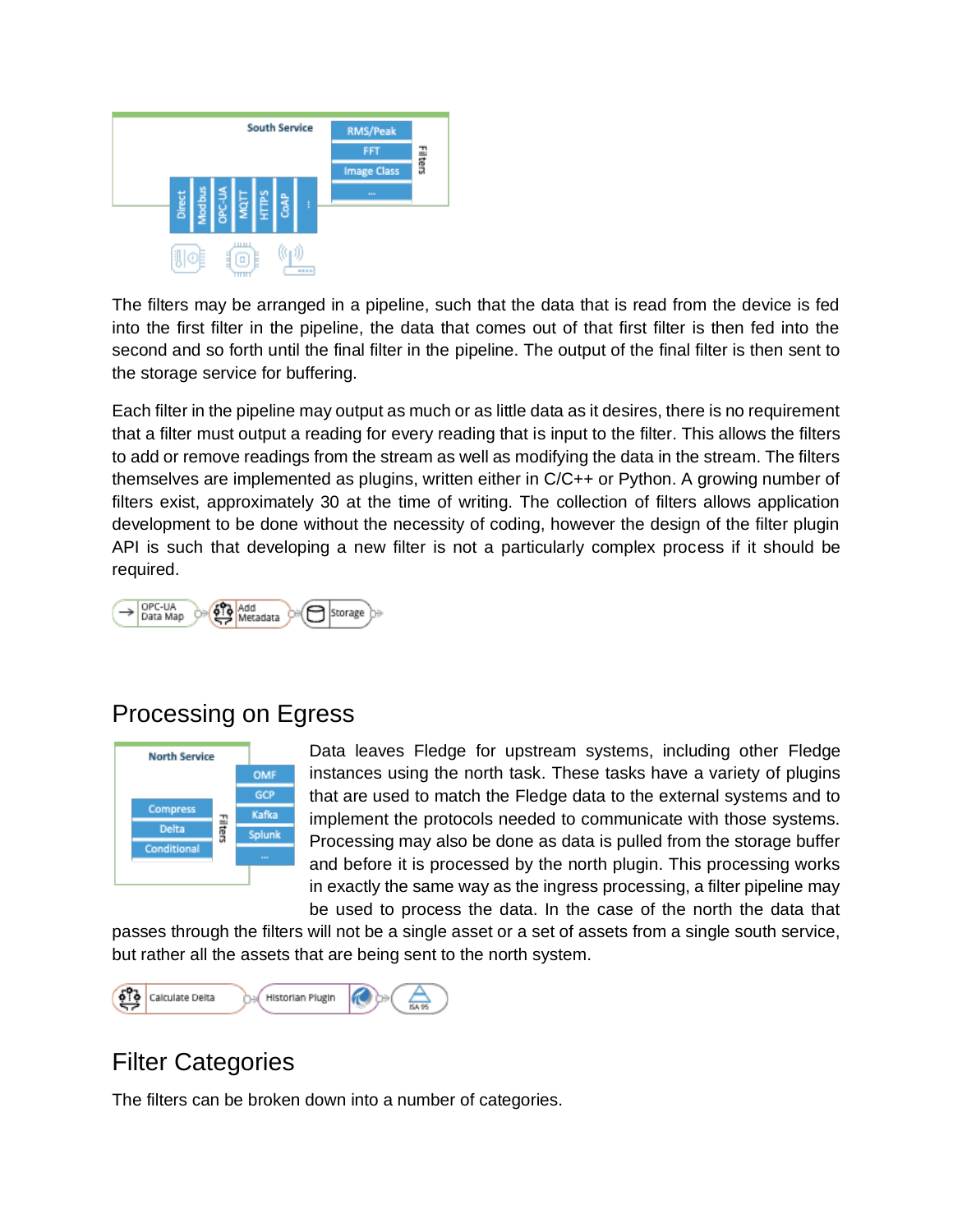- Those that modify single readings by applying a simple operation.
- Filters that add extra data to an individual reading, either static data or data derived from some calculation.
- Filters that add extra readings into the data stream.
- Filters that remove readings from the data stream.
- Filters can replace one or more readings with data computed from the values of those readings.

#### Simple Modifications Filters

These are perhaps the simplest of all the filter categories. They implement the simplest of functions, such as scaling or adding an offset to the values of the data read from the device. They are useful for converting from one set of units to another to enable direct comparisons of data further upstream. The most obvious of these is the [scale filter](https://fledge-iot.readthedocs.io/en/develop/plugins/fledge-filter-scale/index.html) itself that allows a scale multiplier to be applied to every value within a reading and also a constant offset.

#### Data Augmentation Filters

Data augmentation filters do not change the existing data, rather they enhance that data by adding new data to the reading. This may be static data or data derived from the values in the reading or the history of the reading.

The simplest augmentation filter that adds static data to the reading is the [metadata filter.](https://fledge-iot.readthedocs.io/en/develop/plugins/fledge-filter-metadata/index.html) It adds static items to each reading, typical uses are to tag the data with units, or data regarding the collection point of the unit. An example might be to add a machine location or serial number to the reading to add traceability later in the processing stream.

Another example of adding static data is the [OMF Hint filter.](https://fledge-iot.readthedocs.io/en/develop/plugins/fledge-filter-omfhint/index.html) This adds hint data to the reading that is later picked up by the outgoing OMF north plugin to guide that plugin as to how to deal with the reading.

Another filter in this class worth highlighting is the [expression filter,](https://fledge-iot.readthedocs.io/en/develop/plugins/fledge-filter-expression/index.html) it allows an arbitrary mathematical expression to be applied to the data values within the reading. The expression may be entered in the configuration of the plugin, allowing for users without any programming experience to modify the values read from a device using complex mathematical formulae. This filter can be used to modify the data, for example making the scales logarithmic or to create new data based on the data in the reading. An example might be to use a voltage and current reading to determine the power consumption of a device.

Data augmentation filters may also work on more than just a single reading, there are many examples of filters that will create new data based on a range of readings using either time or reading count.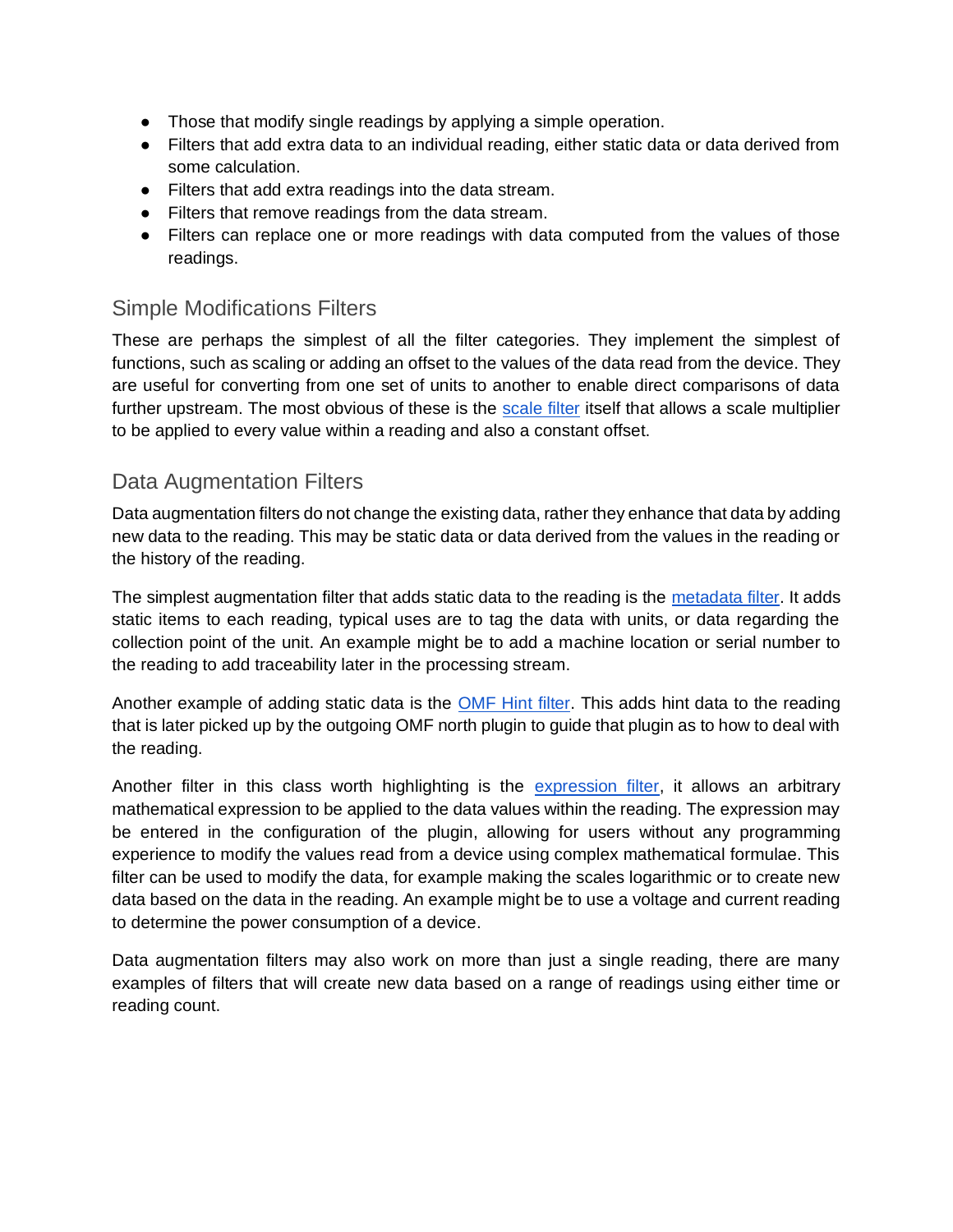#### Statistics Filter

The [statistics filter](https://foglamp.readthedocs.io/en/nightly/plugins/foglamp-filter-statistics/index.html) is designed to accept data from one or more assets and create statistics over specified time intervals, for example to produce the mean, standard deviation and variance for 100 milliseconds samples of the data. The statistics that can be produced are;

- mean the average of all the values in the time period calculated by adding up all the values and dividing by the number of values.
- mode the number that appears most often in the time period.
- median the median is found by sorting all the values in the time period and then choosing the middle number in this sorted set.
- minimum the minimum value that appears within the time period.
- maximum the maximum value that appears within the time period.
- standard deviation the standard deviation measures the spread of the numbers above and below the mean value.
- variance the variance is the average of the squared differences from the mean value calculated over the time period.

These statistics values may then be used by downstream filters, stored and sent to the destination system or used within the rules that implement edge notifications.

#### Fast Fourier Transform Filter

The [Fast Fourier Transform filter](https://foglamp.readthedocs.io/en/nightly/plugins/foglamp-filter-fft/index.html) is designed to examine incoming waveform data and extract frequency based data using the FFT algorithm.

#### Root Mean Squared Filter

The [RMS fitler](https://fledge-iot.readthedocs.io/en/develop/plugins/fledge-filter-rms/index.html) uses a root mean square algorithm to determine the power of a waveform.

#### Vibration Features Filter

Th[e vibration features](https://foglamp.readthedocs.io/en/nightly/plugins/rule.html) filter is designed specifically to handle incoming data that is from a vibration sensor and to extract features that are useful downstream to machine learning or simple rule based notification rules.

# The Fledge Notification Model



Fledge supports an optional microservice that is used to generate notifications or events. The notification service sits logically in the dataflow between the south ingress services and the storage service. It receives the data after it has been through ingress processing in the south services but before it has been processed for egress. As a result any processing done in south services is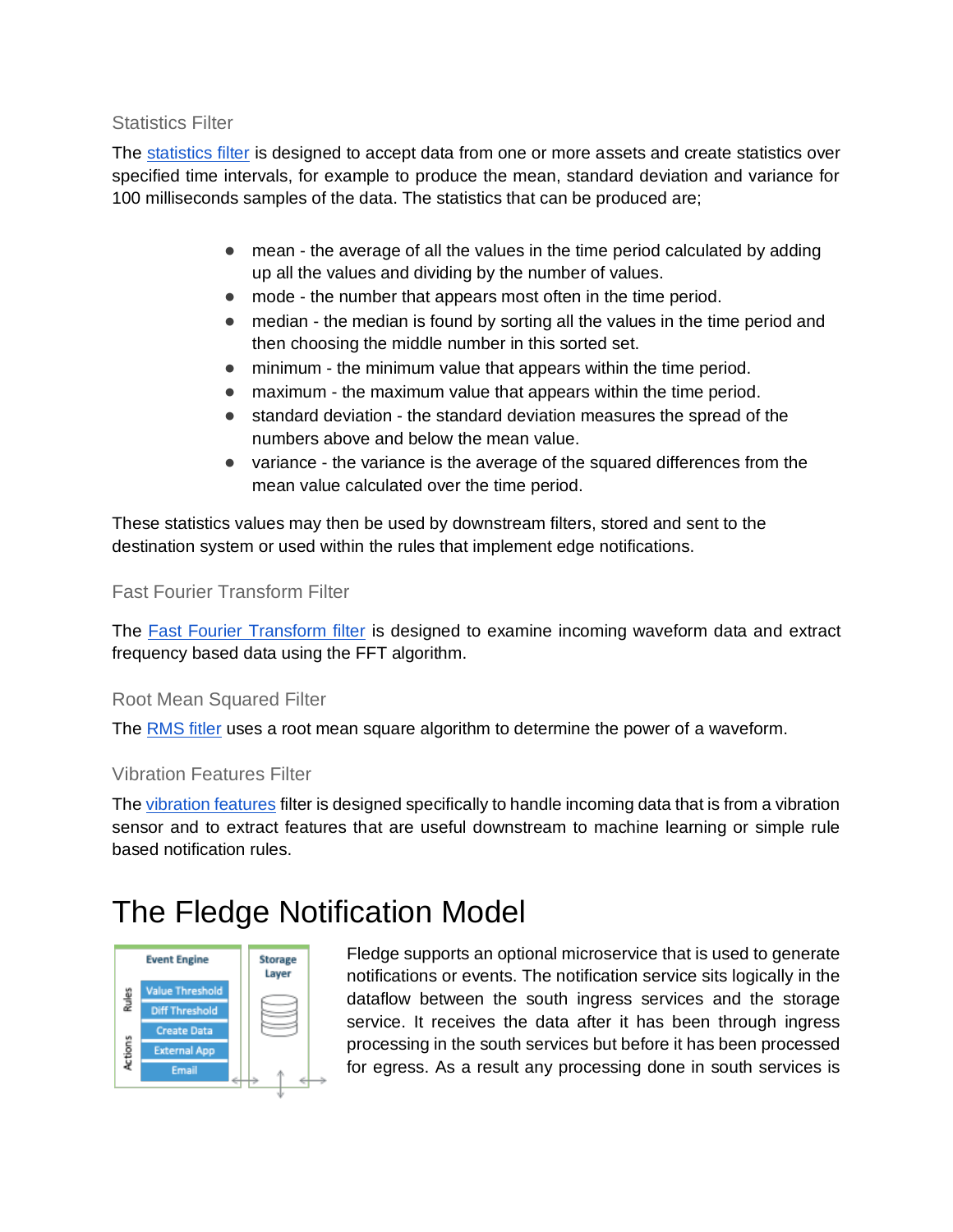available to the notification service but not processing done on egress.

The notification processing takes place in parallel to the buffering and forwarding of data via egress services, as a result notification processing happens soon after the data is first read by the Fledge device. The only latency involved is the degree of buffering that has been configured into the south service.



The notification service receives data that flows into the Fledge buffer and passes this to the various rules that have been configured for evaluation. If a rule is triggered then the delivery plugin associated with the notification is called to perform the action associated with that notification. Both notification rules and notification delivery

mechanisms are implemented as plugins to the notification service and are thus extendable in the same way as other services within Fledge.

### Notification Rules

A notification rule plugin is the evaluator that is used to generate notification, it requests data from the notification server for one or more assets of interest. It may also ask for data to be delivered in a specific way, either as a time window of data with a function applied to it ( e.g. an moving average over a 10 second period), or it may request each individual data point to be delivered to it.

The notification service then calls the evaluation entry point of the rule whenever new data is available, the rule may return either a triggered or a cleared status based on the data it received and any processing the rule performed. The rule may also store data within itself for evaluation in future invocations if it desires.

What happens when the rule returns its status depends upon how the notification has been configured, three options are supported.

- 1. Call the delivery routine if the rule state changes from cleared to triggered between invocations.
- 2. Call the delivery routine if the rule state is triggered and the delivery has not been called for a specified time.
- 3. Call the delivery routine if the rule state has transitioned from triggered to cleared.

In all cases it is possible to configure a minimum time between notification deliveries in order to prevent the flooding of the system to which notifications are delivered.

A number of generic rule plugins exist within Fledge which allow for the crossing of threshold, rapid changes in data values or expression evaluation. In addition specific rules can be created in Python or C++ to expand upon this functionality.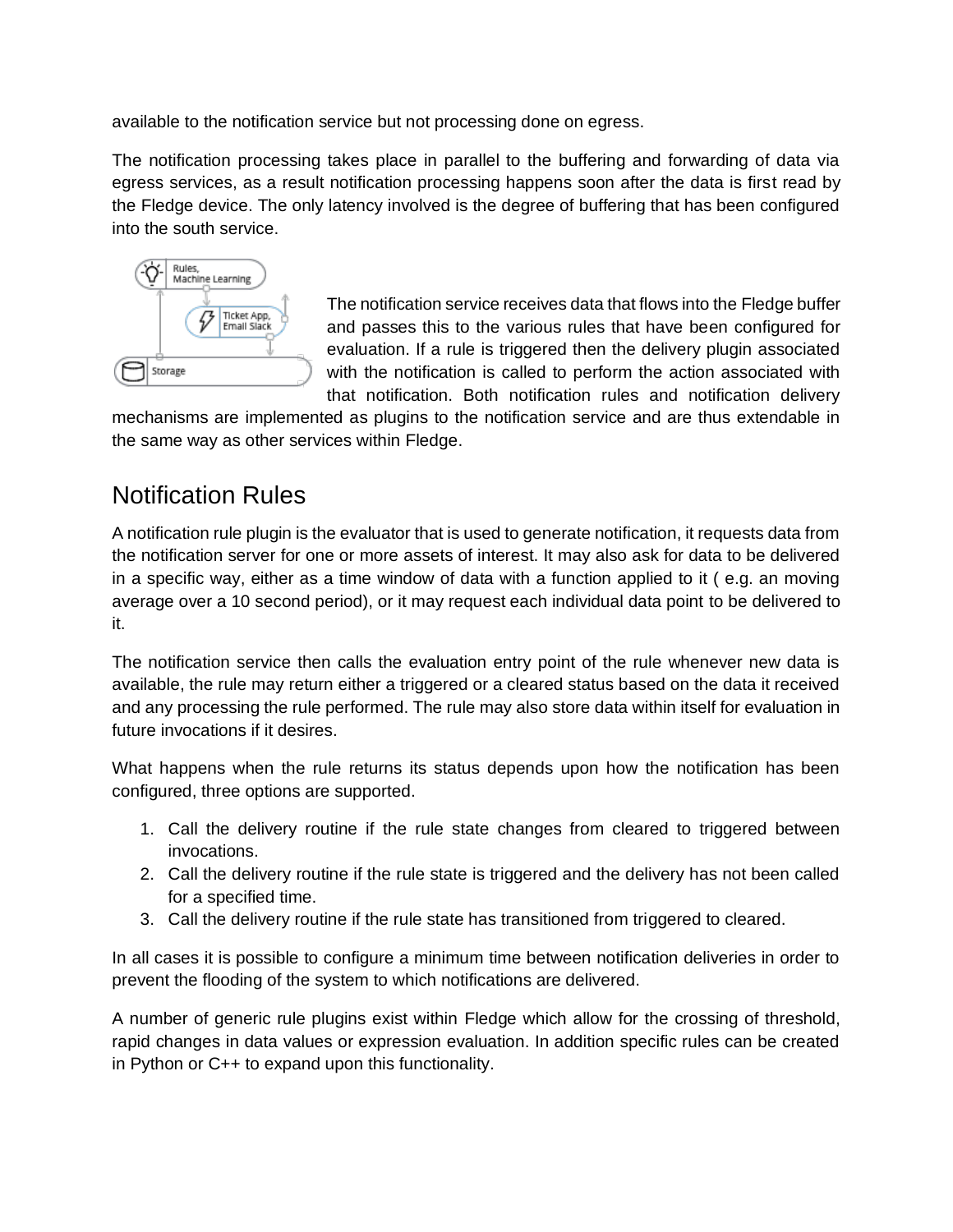### Notification Delivery

Notification delivery plugins can take action to trigger external systems or feed into Fledge itself when a notification is triggered or cleared. The notification is called with the rule state that causes the notification and information associated with the rule and data. Some common delivery mechanisms that are available within Fledge include;

- Send a message to a common messaging platform such as Slack, Skype, Google Hangouts, Telegram etc.
- Send an email message.
- Add an assert into the Fledge data stream.
- Execute a Python script.
- Interact with the Amazon Alexa platform to send a voice notification.
- Trigger an action in IFTTT.
- Trigger the delivery to a north side system that is otherwise disabled.
- Alter the internal configuration of Fledge, for example increase the collection rate of certain data when a condition becomes true.
- Raise a problem ticket in Jira or Zendesk.

The notification delivery plugins can be easily extended to perform any action desired with relative ease. Adding an asset into the data stream can be useful for audit purposes for triggering specific analytics in one of the destination systems.

# Building Applications

Combining the data processing abilities of the filters and the ability of the notifications service to detect events and trigger actions on external systems it is possible to write applications merely by combining these features. Where specific functionality is required it may become necessary to create new plugins to implement that functionality, however this is simpler than creating complete bespoke applications.

Should these facilities not provide sufficient functionality there are three more options available to produce an application that interacts with a Fledge system.

- Write a standalone application that uses the Fledge data browsing API to extract data from the Fledge buffer.
- Write a custom microservice using the Fledge libraries that is sent data as it arrives into Fledge.
- Write an application that is fed data from the north of Fledge using one of the protocols supported by the Fledge north plugins.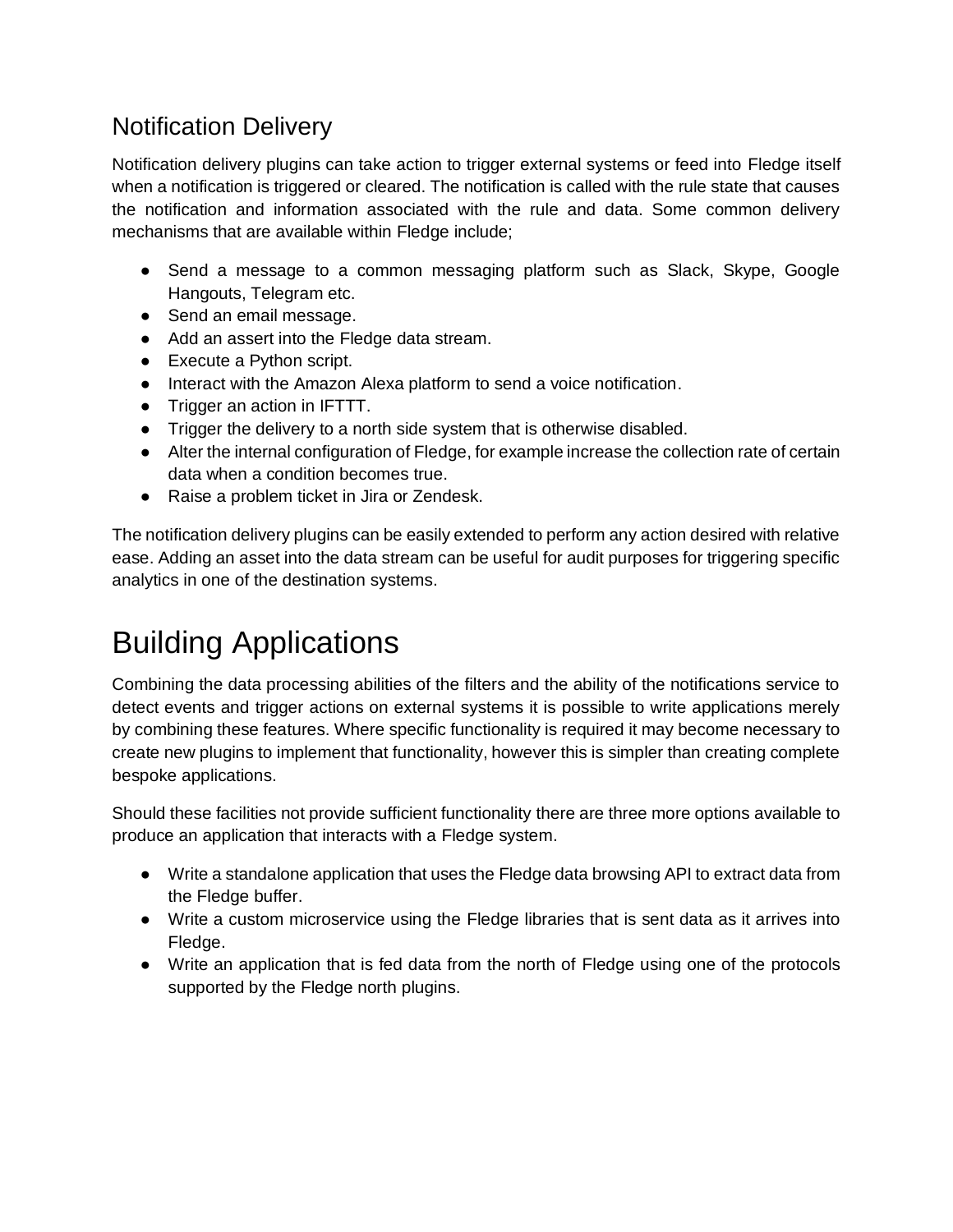

### Standalone Applications

Fledge offers a REST API that can be used by any application in order to extract data from the buffer contents of the Fledge device. This allows data to be retrieved and processed by an external application for the duration of that data being held in the buffer. Using this mechanism to write applications against Fledge devices offers flexibility but has a few disadvantages;

- The application must poll the data as there is no mechanism for an application to be pushed data.
- An application can only access the data up to the point that the data is purged. If an application requires long term access to any of the data it must provide its own mechanism for doing this.

### Custom Microservice

A microservice within the Fledge environment is relatively easy to produce and has some advantages over writing a standalone application;

- A set of standard libraries is available for creating microservices, interacting with the microservice management API and with the storage system API's.
- Configuration is available and integrated with the Fledge configuration management system.
- Microservices can register with the storage service to be delivered updates to all or a subset of the asset readings as they arrive, negating the need to poll for new data.

Microservices can be written in Python or C++ and will be scheduled by Fledge once they have been installed into the Fledge environment. They also benefit from the Fledge monitoring a recovery of microservices should they fail.